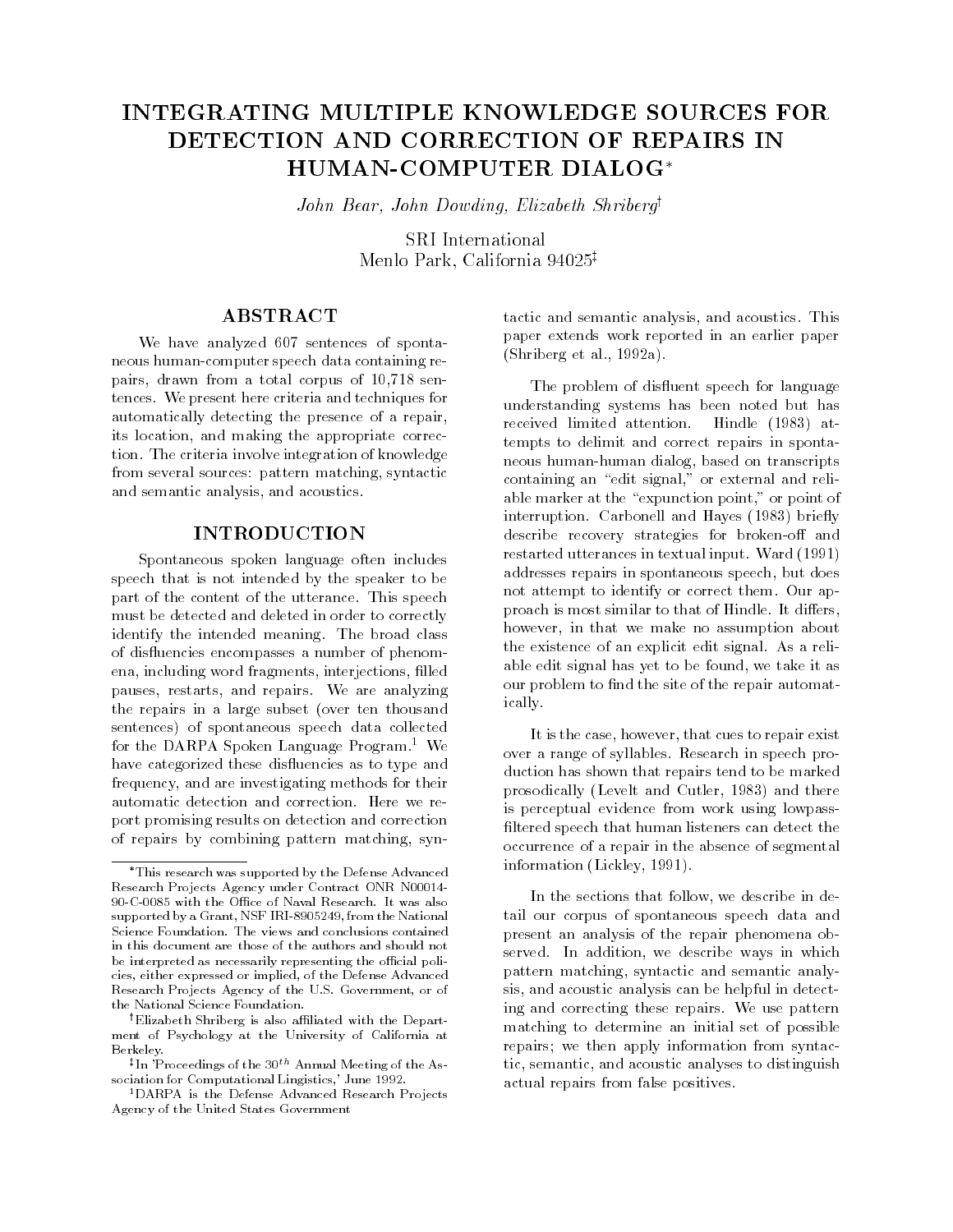### **THE CORPUS**

The data we are analyzing were collected as part of DARPA's Spoken Language Systems project. The corpus contains digitized waveforms and transcriptions of a large number of sessions in which subjects made air travel plans using a computer. In the majority of sessions, data were collected in a Wizard of Oz setting, in which subjects were led to believe they were talking to a computer, but in which a human actually interpreted and responded to queries. In a small portion of the sessions, data were collected using SRI's Spoken Language System (Shriberg et al., 1992b), in which no human intervention was involved. Relevant to the current paper is the fact that although the speech was spontaneous, it was some what planned (subjects pressed a button to begin speaking to the system) and the transcribers who produced lexical transcriptions of the sessions were instructed to mark words they inferred were verbally deleted by the speaker with special symbols. For further description of the corpus, see MAD-COW (1992).

# NOTATION

In order to classify these repairs, and to facilitate communication among the authors, it was necessary to develop a notational system that would: (1) be relatively simple, (2) capture suf ficient detail, and (3) describe the vast majority of repairs observed. Table 1 shows examples of the notation used, which is described fully in Bear et al. (1992).

The basic aspects of the notation include marking the interruption point, the extent of the repair, and relevant correspondences between words in the region. To mark the site of a repair, corresponding to Hindle's "edit signal" (Hindle, 1983), we use a vertical bar  $(|)$ . To express the notion that words on one side of the repair correspond to words on the other, we use a combination of a letter plus a numerical index. The letter <sup>M</sup> indicates that two words match exactly. <sup>R</sup> indicates that the second of the two words was intended by the speaker to replace the first. The two words must be similar-either of the same lexical category, or morphological variants of the same base form (including contraction pairs like " $I/I'd"$ ). Any other word within a repair is notated with  $X$ . A hyphen affixed to a symbol indicates a word fragment. In addition, certain cue words, such as "sorry" or "oops" (marked with  $CR$ ) as well as filled pauses  $(CF)$  are also labeled

| T<br>want   | $f1$ -<br>flights to boston.      |
|-------------|-----------------------------------|
|             | $M_1$<br>$M_1$ -                  |
| what        | what are the fares                |
| $M_1$       | $M_1$                             |
| show<br>me  | flights<br>daily flights          |
|             | $M_1$ $X$<br>$M_1$                |
| I want a    | $\text{flight}$<br>one way flight |
|             | $M_1$   $X$ X<br>$M_1$            |
| I want to   | depart before<br>leave            |
|             | $R_1$<br>$R_1$                    |
| what        | what are the-fares<br>are         |
| $M_1$ .     | $M_2$   $M_1$ $M_2$               |
|             | fly to boston from boston         |
|             | $M_1$ $R_1$<br>$R_{1}$<br>$M_1$   |
| $\dots$ fly | from boston from denver           |
|             | $R_1$   $M_1$<br>$M_1$<br>$R_1$   |
| what        | are there any flights<br>are      |
| Χ           | X                                 |

Table 1: Examples of Notation

if they occur immediately before the site of a repair. pair. The contract of the contract of the contract of the contract of the contract of the contract of the contract of the contract of the contract of the contract of the contract of the contract of the contract of the cont

#### DISTRIBUTION

Of the 10,000 sentences in our corpus, 607 contained repairs. We found that 10% of sentences longer than nine words contained repairs. In contrast, Levelt (1983) reports a repair rate of 34% for human-human dialog. While the rates in this corpus are lower, they are still high enough to be signicant. And, as system developers move toward more closely modeling human-human interaction, the percentage is likely to rise.

Although only 607 sentences contained deletions, some sentences contained more than one, for a total of 646 deletions. Table 2 gives the breakdown of deletions by length, where length is defined as the number of consecutive deleted words or word fragments. Most of the deletions

| Deletion Length Occurrences |     | Percentage |
|-----------------------------|-----|------------|
|                             | 376 | 59%        |
|                             | 154 | 24\%       |
|                             | 52  | 8%         |
|                             | 25  | 4%         |
| 5                           | 23  | 4%         |
|                             | 16  |            |

Table 2: Distribution of Repairs by Length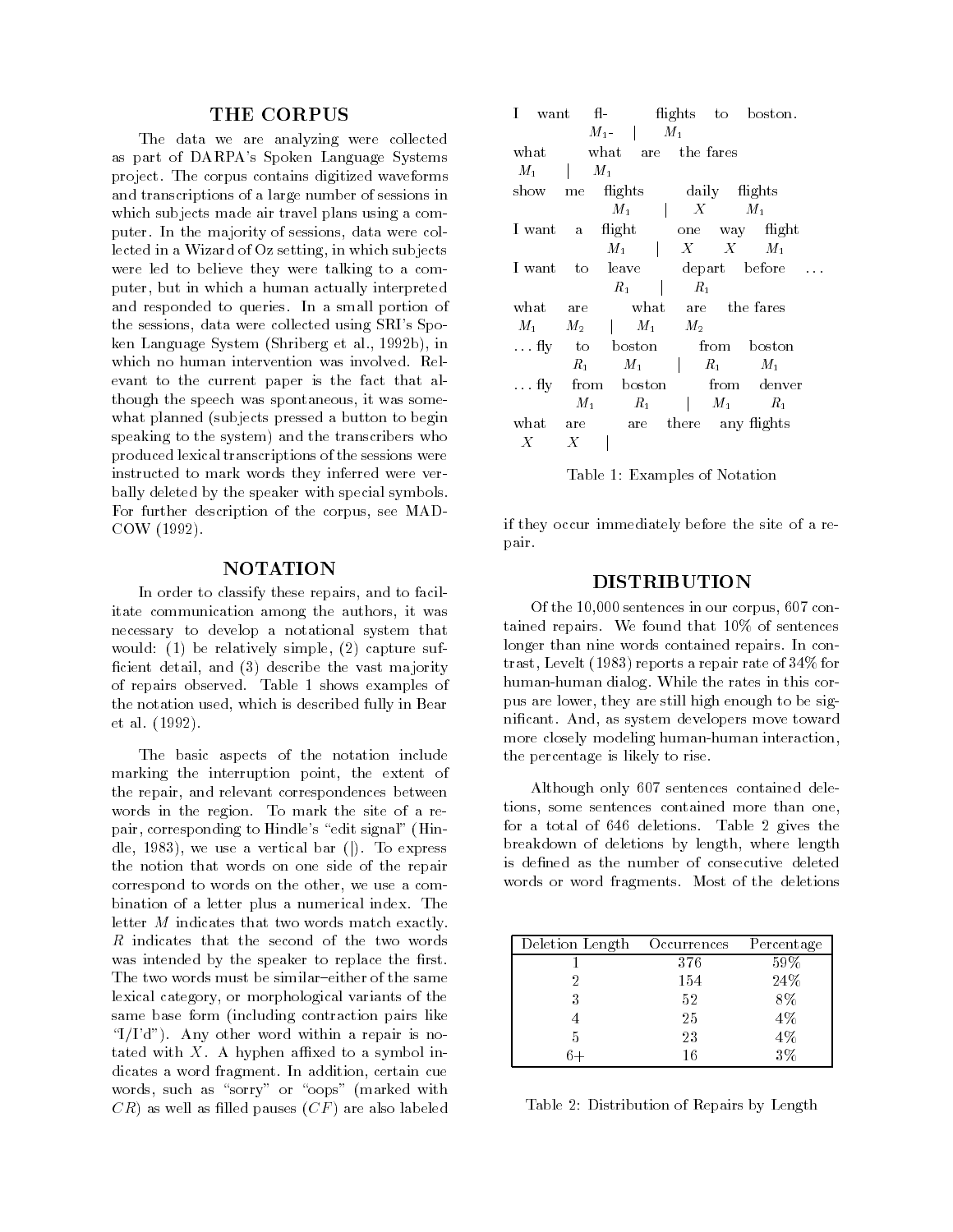| Type        | Pattern                       | Freq. |
|-------------|-------------------------------|-------|
|             | Length 1 Repairs              |       |
|             |                               |       |
| Fragments   | $M_1-, R_1-, X-$              | 61%   |
| Repeats     | $M_1 M_1$                     | 16\%  |
| Insertions  | $M_1 \mid X_1 \ldots X_i M_1$ | 7%    |
| Replacement | $R_1 \mid R_1$                | 9%    |
| Other       | X X                           | 5%    |
|             |                               |       |
|             | Length 2 Repairs              |       |
|             |                               | 28%   |
| Repeats     | $M_1 M_2 \mid M_1 M_2$        |       |
| Replace 2nd | $M_1 R_1 \mid M_1 R_1$        | 27\%  |
| Insertions  | $M_1M_2 M_1X_1X_iM_2$         | 19%   |
| Replace 1st | $R_1 M_1 \,   \, R_1 M_1$     | 10%   |
| Other       |                               | 17%   |

Table 3: Distribution of Repairs by Type

were fairly short; deletions of one or two words accounted for 82% of the data. We categorized the length 1 and length 2 repairs according to their transcriptions. The results are summarized in Table 3. For simplicity, in this table we have counted fragments (which always occurred as the second deleted word) as whole words. The overall rate of fragments for the length 2 repairs was 34%.

A major repair type involved matching strings of identical words. More than half (339 out of 436) of the nontrivial repairs (more editing necessary than deleting fragments and filled pauses) in the corpus were of this type. Table 4 shows the distributions of these repairs with respect to two parameters: the length in words of the matched string, and the number of words between the two matched strings. Numbers in parentheses indicate the number of occurrences, and probabilities represent the likelihood that the phrase was actually a repair and not a false positive. Two trends emerge from these data. First, the longer the matched string, the more likely the phrase was a repair. Second, the more words there were intervening between the matched strings, the less likely the phrase was a repair.

### SIMPLE PATTERN MATCHING

We analyzed a subset of 607 sentences containing repairs and concluded that certain simple pattern-matching techniques could successfully detect a number of them. The pattern-matching

| Match          |          | Fill Length          |                |      |  |  |
|----------------|----------|----------------------|----------------|------|--|--|
| Length         | $\bf{0}$ | 1                    | $\overline{2}$ | 3    |  |  |
|                |          |                      |                |      |  |  |
| 1              | .82      | $-74$                | .69            | .28  |  |  |
|                |          | $(39)$ $(65)$ $(43)$ |                | (39) |  |  |
| $\overline{2}$ | 1.0      | .83                  | -73            | .00  |  |  |
|                | (10)     | (6)                  | (11)           | (1)  |  |  |
| 3              | 1.0      | .80                  | 1.0            |      |  |  |
|                | (4)      | (5)                  | (2)            |      |  |  |
| 4              | 1.0      | 1.0                  |                |      |  |  |
|                | (2)      | (1)                  |                |      |  |  |

Table 4: Fill Length vs. Match Length

component reported on here looks for identical sequences of words, and simple syntactic anomalies, such as "a the" or "to from."

Of the 406 sentences containing nontrivial repairs, the program successfully found 309. Of these it successfully corrected 177. There were 97 sentences that contained repairs which it did not find. In addition, out of the 10,517 sentence corpus  $(10, 718 - 201$  trivial), it incorrectly hypothesized that an additional 191 contained repairs. Thus of 10,517 sentences of varying lengths, it pulled out 500 as possibly containing a repair and missed 97 sentences actually containing a repair. Of the 500 that it proposed as containing a repair, 62% actually did and 38% did not. Of the 62% that had repairs, it made the appropriate correction for 57%.

These numbers show that although pattern matching is useful in identifying possible repairs, it is less successful at making appropriate corrections. This problem stems largely from the overlap of related patterns. Many sentences contain a subsequence of words that match not one but several patterns. For example the phrase \FLIGHT  $\langle$ word $\rangle$  FLIGHT" matches three different patterns:

| show the <b>flight</b>      |  | earliest <b>flight</b>          |             |  |
|-----------------------------|--|---------------------------------|-------------|--|
|                             |  | $M_1$   $X$ $M_1$               |             |  |
| show the <b>flight</b> time |  |                                 | flight date |  |
|                             |  | $M_1 \, R_1 \, 1 \, M_1 \, R_1$ |             |  |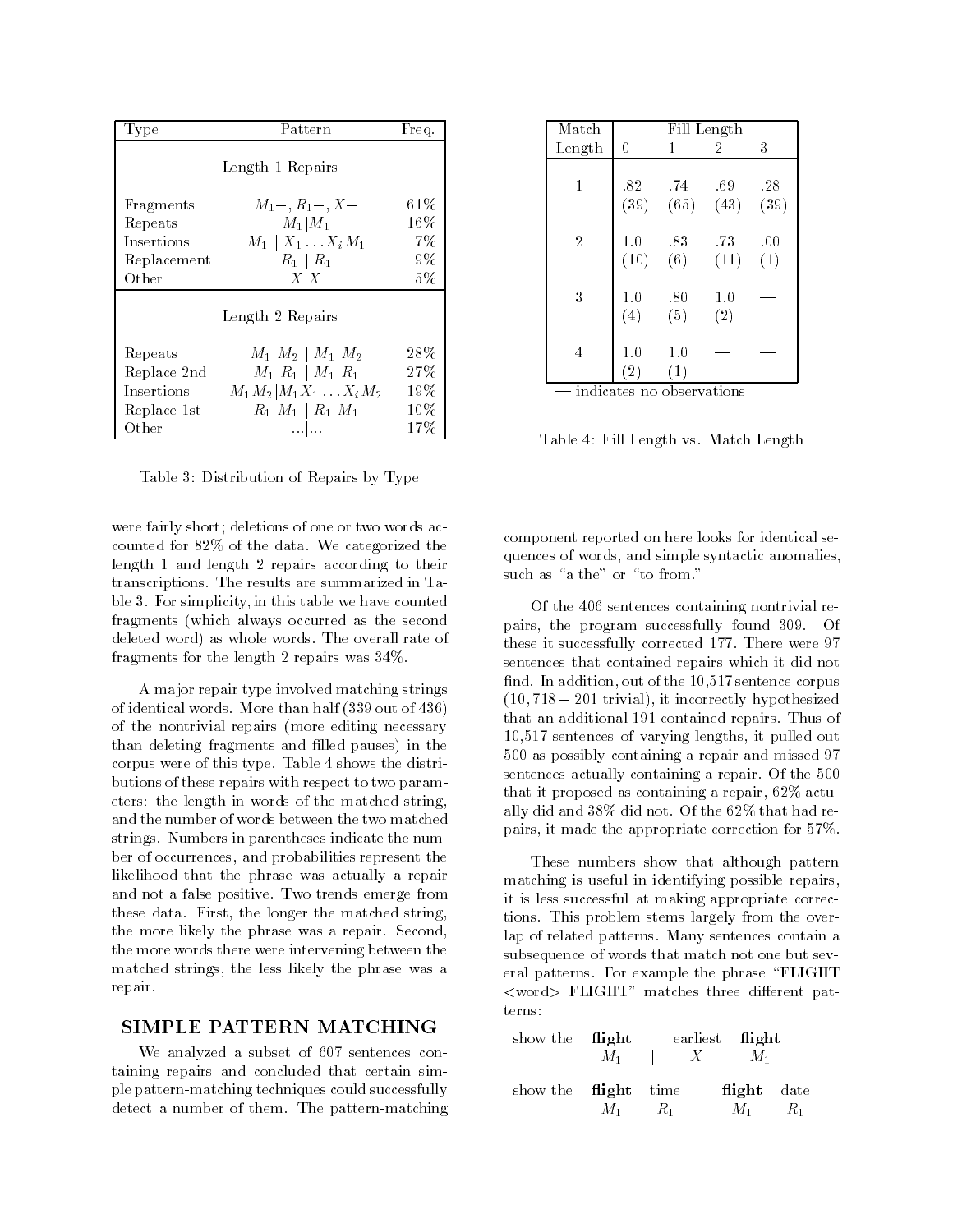| show the delta <b>flight</b> |         |    | united flight  |    |
|------------------------------|---------|----|----------------|----|
|                              | $R_{1}$ | М1 | $\mathbb{R}_1$ | М1 |

Each of these sentences is a false positive for the other two patterns. Despite these problems of overlap, pattern matching is useful in reducing the set of candidate sentences to be processed for repairs. Rather than applying detailed and possibly time-intensive analysis techniques to 10,000 sentences, we can increase efficiency by limiting ourselves to the 500 sentences selected by the pattern matcher, which has (at least on one measure) a 75% recall rate. The repair sites hypothesized by the pattern matcher constitute useful input for further processing based on other sources of information.

# NATURAL LANGUAGE **CONSTRAINTS**

Here we describe two sets of experiments to measure the effectiveness of a natural language processing system in distinguishing repairs from false positives. One approach is based on parsing of whole sentences; the other is based on parsing localized word sequences identified as potential repairs. Both of these experiments rely on the pattern matcher to suggest potential repairs.

The syntactic and semantic components of the Gemini natural language processing system are used for both of these experiments. Gemini is an extensive reimplementation of the Core Language Engine (Alshawi et al., 1988). It includes modular syntactic and semantic components, integrated into an efficient all-paths bottom-up parser (Moore and Dowding, 1991). Gemini was trained on a 2,200-sentence subset of the full 10,718 sentence corpus. Since this subset excluded the unanswerable sentences, Gemini's coverage on the full corpus is only an estimated 70% for syntax, and 50% for semantics.2

# Global Syntax and Semantics

In the first experiment, based on parsing complete sentences, Gemini was tested on a subset of the data that the pattern matcher returned as likely to contain a repair. We excluded all sentences that contained fragments, resulting in a

| Marked   | Marked         |
|----------|----------------|
| as       | as             |
| Repair   | False Positive |
| 68 (96%) | 56 (30%)       |
|          | 131 (70%)      |
|          | Syntax Only    |

| Syntax and Semantics   |              |                |  |  |
|------------------------|--------------|----------------|--|--|
|                        | Marked       | Marked         |  |  |
|                        | as           | as             |  |  |
|                        | Repair       | False Positive |  |  |
| Repairs                | 64 (85%)     | 23 (20%)       |  |  |
| <b>False Positives</b> | $15\%$<br>11 |                |  |  |

Table 5: Syntax and Semantics Results

dataset of 335 sentences, of which 179 contained repairs and 176 contained false positives. The approach was as follows: for each sentence, parsing was attempted. If parsing succeeded, the sentence was marked as a false positive. If parsing did not succeed, then pattern matching was used to detect possible repairs, and the edits associated with the repairs were made. Parsing was then reattempted. If parsing succeeded at this point, the sentence was marked as a repair. Otherwise, it was marked as no opinion.

Table 5 shows the results of these experiments. We ran them two ways: once using syntactic constraints alone and again using both syntactic and semantic constraints. As can be seen, Gemini is quite accurate at detecting a repair, although somewhat less accurate at detecting a false positive. Furthermore, in cases where Gemini detected a repair, it produced the intended correction in 62 out of 68 cases for syntax alone, and in 60 out of 64 cases using combined syntax and semantics. In both cases, a large number of sentences (29% for syntax, 50% for semantics) received a no opinion evaluation. The no opinion cases were evenly split between repairs and false positives in both tests.

The main points to be noted from Table 5 are that with syntax alone, the system is quite accurate in detecting repairs, and with syntax and semantics working together, it is accurate at detecting false positives. However, since the coverage of syntax and semantics will always be lower than

<sup>2</sup>Gemini's syntactic coverage of the 2,200-sentence dataset it was trained on (the set of annotated and answerable MADCOW queries) is approximately 91%, while its semantic coverage is approximately 77%. On a recent fair test, Gemini's syntactic coverage was 87% and semantic coverage was 71%.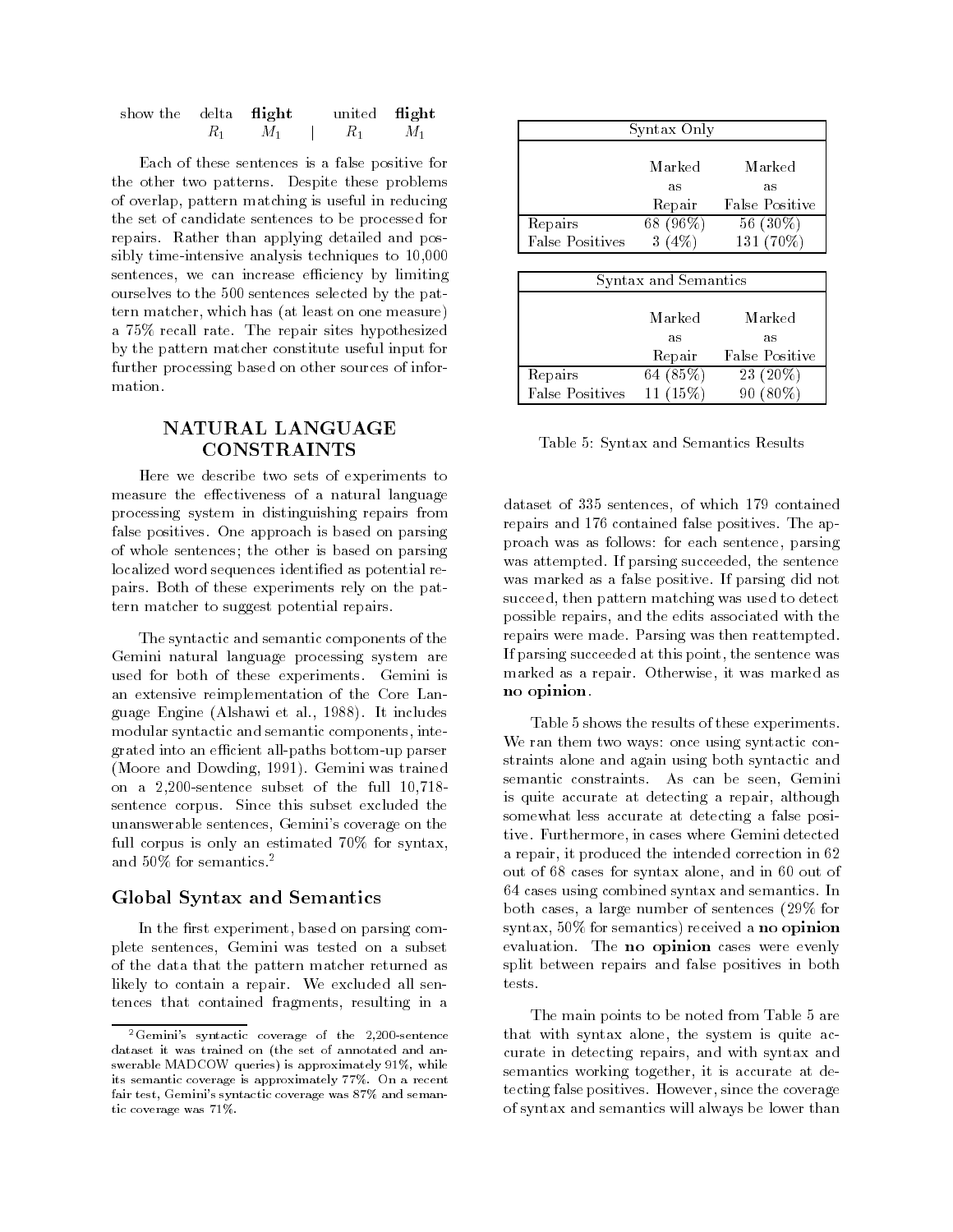the coverage of syntax alone, we cannot compare these rates directly.

Since multiple repairs and false positives can occur in the same sentence, the pattern matching process is constrained to prefer fewer repairs to more repairs, and shorter repairs to longer repairs. This is done to favor an analysis that deletes the fewest words from a sentence. It is often the case that more drastic repairs would result in a syntactically and semantically well-formed sentence, but not the sentence that the speaker intended. For instance, the sentence "show me  $\langle$  flights $\rangle$  daily flights to boston" could be repaired by deleting the words "flights daily," and would then yield a grammatical sentence, but in this case the speaker intended to delete only "flights."

### Local Syntax and Semantics

In the second experiment we attempted to improve robustness by applying the parser to small substrings of the sentence. When analyzing long word strings, the parser is more likely to fail due to factors unrelated to the repair. For this experiment, the parser was using both syntax and semantics.

The phrases used for this experiment were the phrases found by the pattern matcher to contain matching strings of length one, with up to three intervening words. This set was selected because, as can be seen from Table 4, it constitutes a large subset of the data (186 such phrases). Furthermore, pattern matching alone contains insufficient information for reliably correcting these sentences.

The relevant substring is taken to be the phrase constituting the matched string plus intervening material plus the immediately preceding word. So far we have used only phrases where the grammatical category of the matched word was either noun or name (proper noun). For this test we specied a list of possible phrase types (NP, VP, PP, N, Name) that count as a successful parse. We intend to run other tests with other grammatical categories, but expect that these other categories could need a different heuristic for deciding which substring to parse, as well as a different set of acceptable phrase types.

Four candidate strings were derived from the original by making the three different possible edits, and also including the original string unchanged. Each of these strings was analyzed by the parser. When the original sequence did not

parse, but one of edits resulted in a sequence that parsed, the original sequence was very unlikely to be a false positive (right for 34 of 35 cases). Furthermore, the edit that parsed was chosen to be the repaired string. When more than one of the edited strings parsed, the edit was chosen by preferring them in the following order: (1)  $M_1|XM_1$ ,  $(2)$   $R_1M_1|R_1M_1$ ,  $(3)$   $M_1R_1|M_1R_1$ . Of the 37 cases of repairs, the correct edit was found in 27 cases, while in 7 more an incorrect edit was found; in 3 cases no opinion was registered. While these numbers are quite promising, they may improve even more when information from syntax and se mantics is combined with that from acoustics.

A third source of information that can be helpful in detecting repairs is acoustics. In this section we describe first how prosodic information can help in distinguishing repairs from false positives for patterns involving matched words. Second, we report promising results from a preliminary study of cue words such as "no" and "well." And third, we discuss how acoustic information can aid in the detection of word fragments, which occur frequently and which pose difficulty for automatic speech recognition systems.

Acoustic features reported in the following analyses were obtained by listening to the sound files associated with each transcription, and by inspecting waveforms, pitch tracks, and spectrograms produced by the Entropic Waves software package.

### Simple Patterns

While acoustics alone cannot tackle the problem of locating repairs, since any prosodic patterns found in repairs are likely to be found in fluent speech, acoustic information can be quite effective when combined with other sources of information, in particular with pattern matching.

In studying the ways in which acoustics might help distinguish repairs from false positives, we began by examining two patterns conducive to acoustic measurement and comparison. First, we focused on patterns in which there was only one matched word, and in which the two occurrences of that word were either adjacent or separated by only one word. Matched words allow for comparison of word duration; proximity helps avoid variability due to global intonation contours not associated with the patterns themselves. We present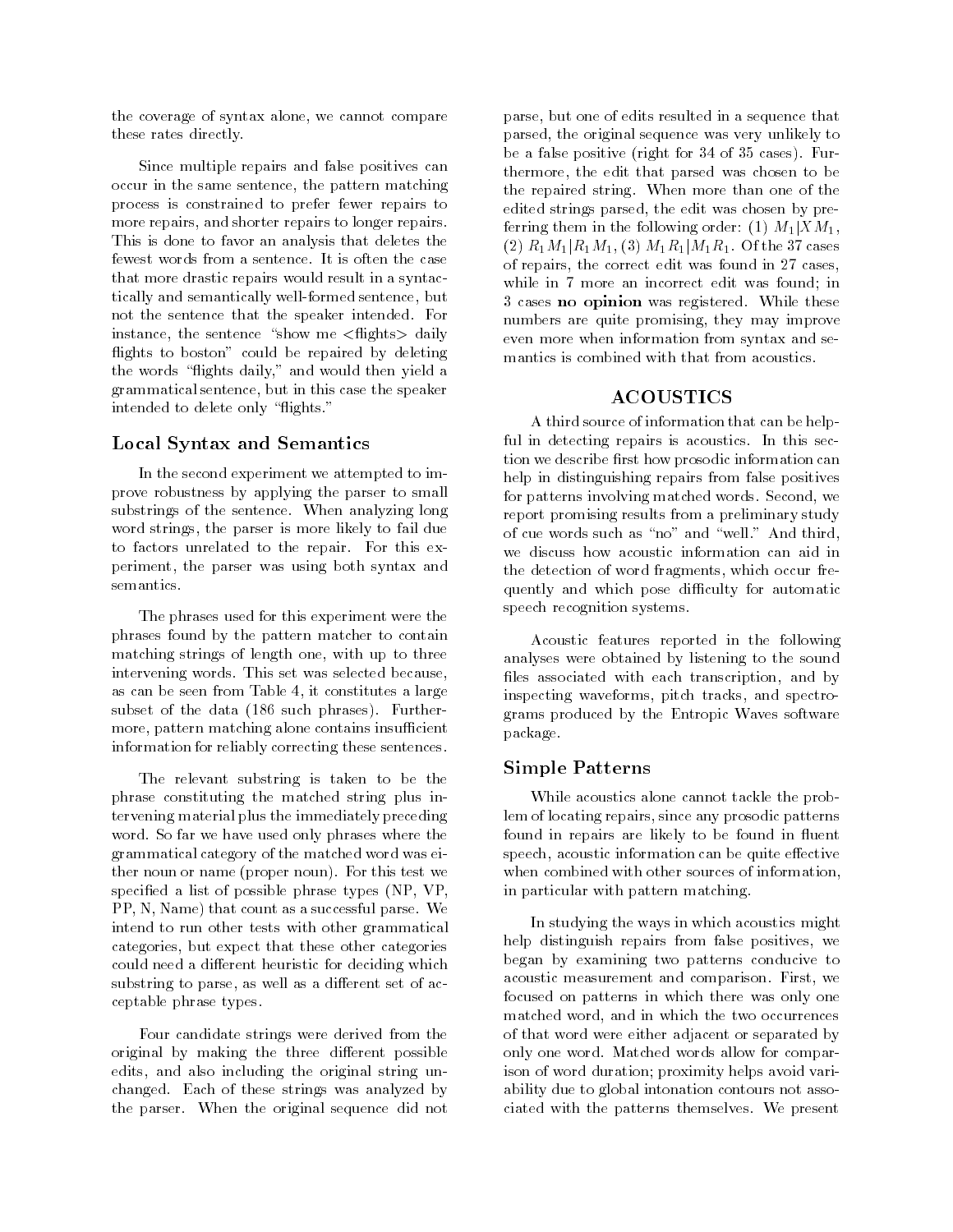here analyses for the  $M_1|M_1$  ("flights for  $\langle$ one $\rangle$ one person") and  $M_1|XM_1$  ("<flight> earliest flight") repairs, and their associated false positives ("u s air five one one," "a flight on flight number five one one," respectively).

In examining the  $M_1|M_1$  repair pattern, we found that the strongest distinguishing cue between the repairs  $(N = 20)$  and the false positives  $(N = 20)$  was the interval between the offset of the first word and the onset of the second. False positives had a mean gap of 42 msec  $(s.d. = 55.8)$ as opposed to 380 msec  $(s.d. = 200.4)$  for repairs. A second difference found between the two groups was that, in the case of repairs, there was a statistically reliable reduction in duration for the second occurrence of  $M_1$ , with a mean difference of 53.4 msec. However because false positives showed no reliable difference for word duration, this was a much less useful predictor than gap duration. F0 of the matched words was not helpful in separating repairs from false positives; both groups showed a highly signicant correlation for, and no significant difference between, the mean F0 of the matched words.

A different set of features was found to be useful in distinguishing repairs from false positives for the  $M_1|XM_1$  pattern. A set of 12 repairs and 24 false positives was examined; the set of false positives for this analysis included only 
uent cases (i.e., it did not include other types of repairs matching the pattern). Despite the small data set, some suggestive trends emerge. For example, for cases in which there was a pause (200 msec or greater) on only one side of the inserted word, the pause was never after the insertion  $(X)$ for the repairs, and rarely before the  $X$  in the false positives. A second distinguishing characteristic was the peak F0 value of  $X$ . For repairs, the inserted word was nearly always higher in F0 than the preceding  $M_1$ ; for false positives, this increase in F0 was rarely observed. Table 6 shows the results of combining the acoustic constraints just described. As can be seen, such features in combination can be quite helpful in distinguishing repairs from false positives of this pattern. Future work will investigate the use of prosody in distinguishing the  $M_1|XM_1$  repair not only from false positives, but also from other possible repairs having this pattern, i.e.,  $M_1R_1|M_1R_1$  and  $R_1M_1|R_1M_1$ .

|                    | Pauses after<br>$X$ (only)<br>and<br>$F0$ of X less | Pauses before<br>$X$ (only)<br>and<br>F0 of X greater |
|--------------------|-----------------------------------------------------|-------------------------------------------------------|
| Repairs            | than F <sub>0</sub> of 1st $M_1$<br>.00             | than F <sub>0</sub> of 1st $M_1$<br>-92               |
| False<br>Positives | .58                                                 | .00                                                   |

Table 6: Combining Acoustic Characteristics of  $M_1$ |X $M_1$  Repairs

# Cue Words

A second way in which acoustics can be helpful given the output of a pattern matcher is in determining whether or not potential cue words such as "no" are used as an editing expression (Hockett, 1967) as in "... flights <br/> <br/>between> <br/> <br/> <br/> <br/> <br/> <br/> <br/> <br/> <br/> <br/> <br/> <br/> <br/> <br/> <br/> <br/> <br/> <br/> <br/> ... flights <br/> <br/> <br/> <br/> <br/> <br/> <br/> <br <and> <dallas> <no> between oakland and boston." False positives for these cases are instances in which the cue word functions in some other sense (\I want to leave boston no later than one p m."). Hirshberg and Litman (1987) have shown that cue words that function differently can be distinguished perceptually by listeners on the basis of prosody. Thus, we sought to determine whether acoustic analysis could help in deciding, when such words were present, whether or not they marked the interruption point of a repair.

In a preliminary study of the cue words "no" and "well," we compared 9 examples of these words at the site of a repair to 15 examples of the same words occurring in fluent speech. We found that these groups were quite distinguishable on the basis of simple prosodic features. Table 7 shows the percentage of repairs versus false positives characterized by a clear rise or fall in F0

|                            | F۵<br>rise | F0<br>fall | Lexical Cont.<br>stress | speech    |
|----------------------------|------------|------------|-------------------------|-----------|
| Repairs<br>False Positives | -00<br>-87 | 1.00       | .00                     | .00<br>73 |

Table 7: Acoustic Characteristics of Cue Words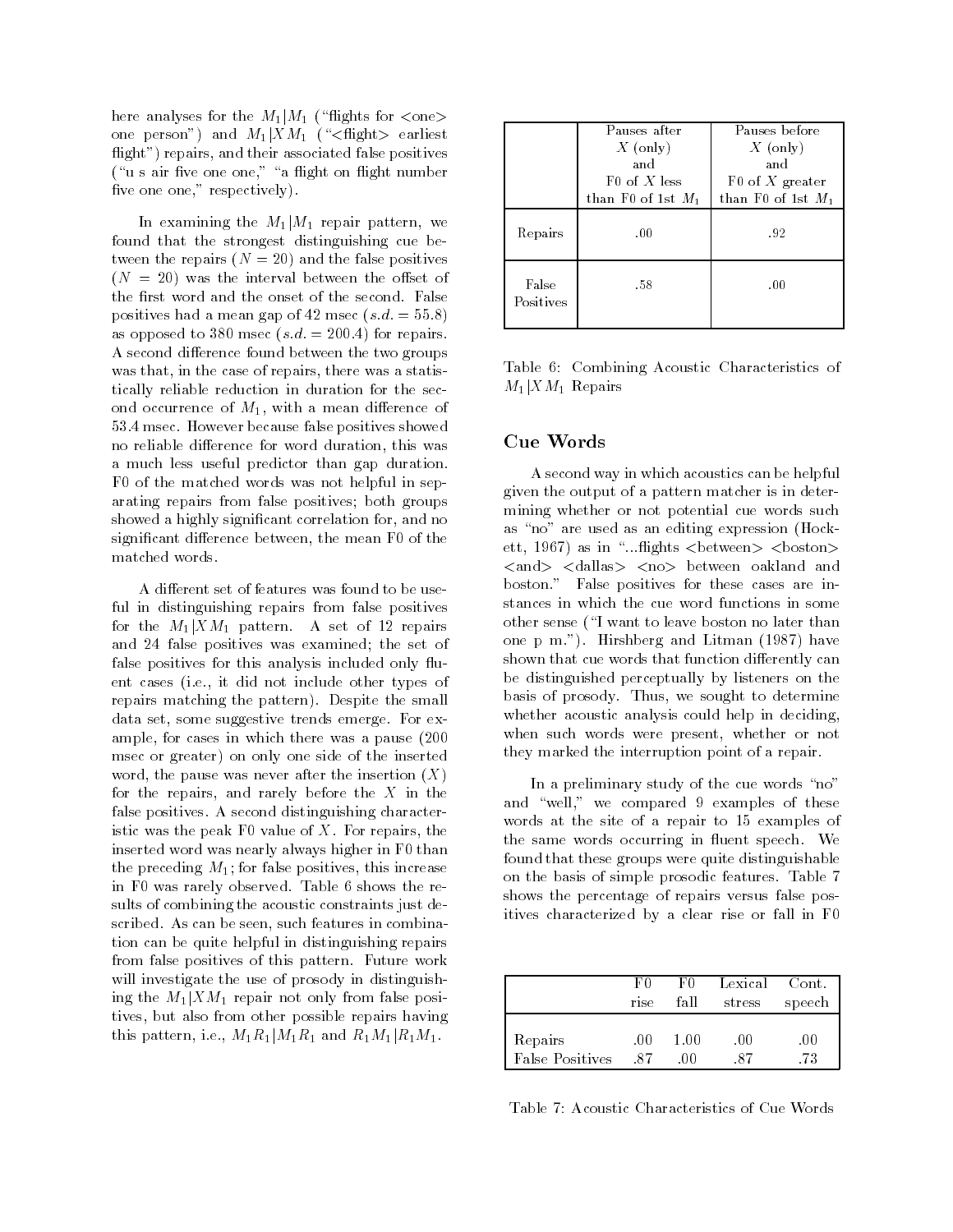#### Figure 1: A glottalized fragment

(greater than 15 Hz), lexical stress (determined perceptually), and continuity of the speech immediately preceding and following the editing expression ("continuous" means there was no silent pause on either side of the cue word). As can be seen, at least for this limited data set, cue words marking repairs were quite distinguishable from those same words found in fluent strings on the basis of simple prosodic features.

#### Fragments

A third way in which acoustic knowledge can assist in detecting and correcting repairs is in the recognition of word fragments. As shown earlier, fragments are exceedingly common; they occurred in 366 of our 607 repairs. Fragments pose difficulty for state-of-the-art recognition systems because most recognizers are constrained to produce strings of actual words, rather than allowing partial words as output. Because so many repairs involve fragments, if fragments are not represented in the recognizer output, then information relevant to the processing of repairs is lost.

We found that often when a fragment had suf ficient acoustic energy, one of two recognition errors occurred. Either the fragment was misrecognized as a complete word, or it caused a recognition error on a neighboring word. Therefore if recognizers were able to flag potential word fragments, this information could aid subsequent processing by indicating the higher likelihood that words in the region might require deletion. Frag ments can also be useful in the detection of repairs requiring deletion of more than just the fragment. In approximately 40% of the sentences containing fragments in our data, the fragment occurred at the right edge of a longer repair. In a portion of these cases, for example,

"leaving at  $\langle$ seven $\rangle$   $\langle$  fif- $\rangle$  eight thirty,"

the presence of the fragment is an especially important cue because there is nothing (e.g., no matched words) to cause the pattern matcher to hypothesize the presence of a repair.

We studied 50 fragments drawn at random from our total corpus of 366. The most reliable acoustic cue over the set was the presence of a silence following the fragment. In 49 out of 50 cases, there was a silence of greater than 60 msec; the average silence was 282 msec. Of the 50 frag ments, 25 ended in a vowel, 13 contained a vowel and ended in a consonant, and 12 contained no vocalic portion.

It is likely that recognition of fragments of the first type, in which there is abrupt cessation of speech during a vowel, can be aided by looking for heavy glottalization at the end of the fragment. We coded fragments as glottalized if they showed irregular pitch pulses in their associated waveform, spectrogram, and pitch tracks. We found glottalization in 24 of the 25 vowel-final fragments in our data. An example of a glottalized fragment is shown in Figure 1.

Although it is true that glottalization occurs in fluent speech as well, it normally appears on unstressed, low F0 portions of a signal. The 24 glottalized fragments we examined however, were not at the bottom of the speaker's range, and most had considerable energy. Thus when combined with the feature of a following silence of at least 60 msec, glottalization on syllables with sufficient energy and not at the bottom of the speaker's